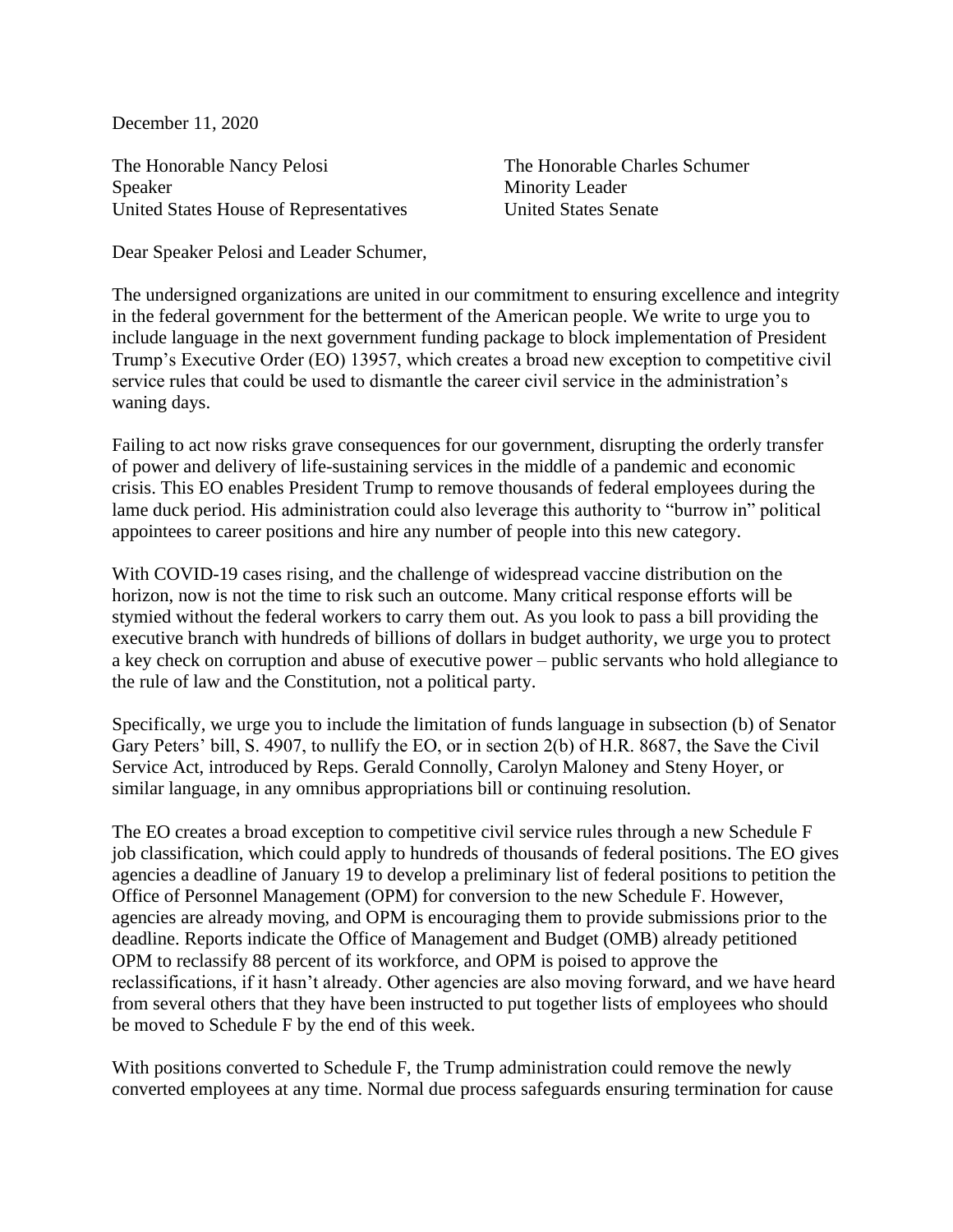would no longer apply and would instead be determined on an agency-by-agency basis. These firings could begin immediately as this session of Congress is coming to a close and there would be little chance for Congress to reverse the actions prior to Inauguration Day. Further compounding the issue are political appointees (including current political appointees under Schedule C) "burrowing" into newly classified Schedule F positions. With the EO directing agency-level protections, removal of converted political appointees could prove difficult.

If firings occur, even on a small scale, it would cause substantial disruption of government operations because of the nature of responsibility of roles covered by Schedule F. If the Trump administration exercises its new authority to remove and replace employees, government operations could come to a screeching halt for a significant length of time. In the midst of an already truncated transition, the Biden administration would be forced to turn its attention to staffing instead of governing and pandemic response. Such losses will hamstring the new administration's ability to implement its agenda, as it deprives agency leadership of institutional knowledge and skilled capacity.

In the case of OMB, Biden stands to risk entering the White House without some of the only federal career employees the White House employs. Career staff at OMB run the budget of every federal agency, formulate every new program or policy the president wants to implement and understand the processes to implement those programs. Government-wide, what happens if too many essential employees are terminated? What authorizations on expenditures of funds may not occur, or occur improperly, particularly as Congress looks to the executive branch to carry out an omnibus in addition to an economic relief package?

Even if the Biden administration is able to reverse the order and bring back employees, this process could take weeks, if not months, added to the weeks prior to inauguration that government must operate without the fired employees, and would raise other complications for the dismissed employees, such as breaks in service. And any reversal would need to account for burrowed-in appointees who may seek to disrupt the Biden administration. Even the simplest reversal of new hiring actions will require lengthy and costly litigation and present the risk of a court reinstating the new hires. As such, reversing implementation of the EO may entail a more complicated process than simple rescission of the order.

We urge you to take the prospect of such scenarios seriously. Otherwise, you are placing your trust solely in the good faith and restraint of President Trump and his political appointees during the final frenzied weeks of the lame duck period. Significant resistance to blocking the EO may signal an intention to use the new authority broadly. If these unprecedented authorities to remove and replace executive branch career federal employees are abused, the consequences will be grave and costly.

For these reasons, the undersigned organizations urge you to include language blocking implementation of President Trump's Executive Order (EO) 13957 in the next government funding package considered by Congress.

Thank you for your consideration of our views. Should you have any questions or wish to discuss further, please contact John Hatton, Senior Director for Legislative and Political Affairs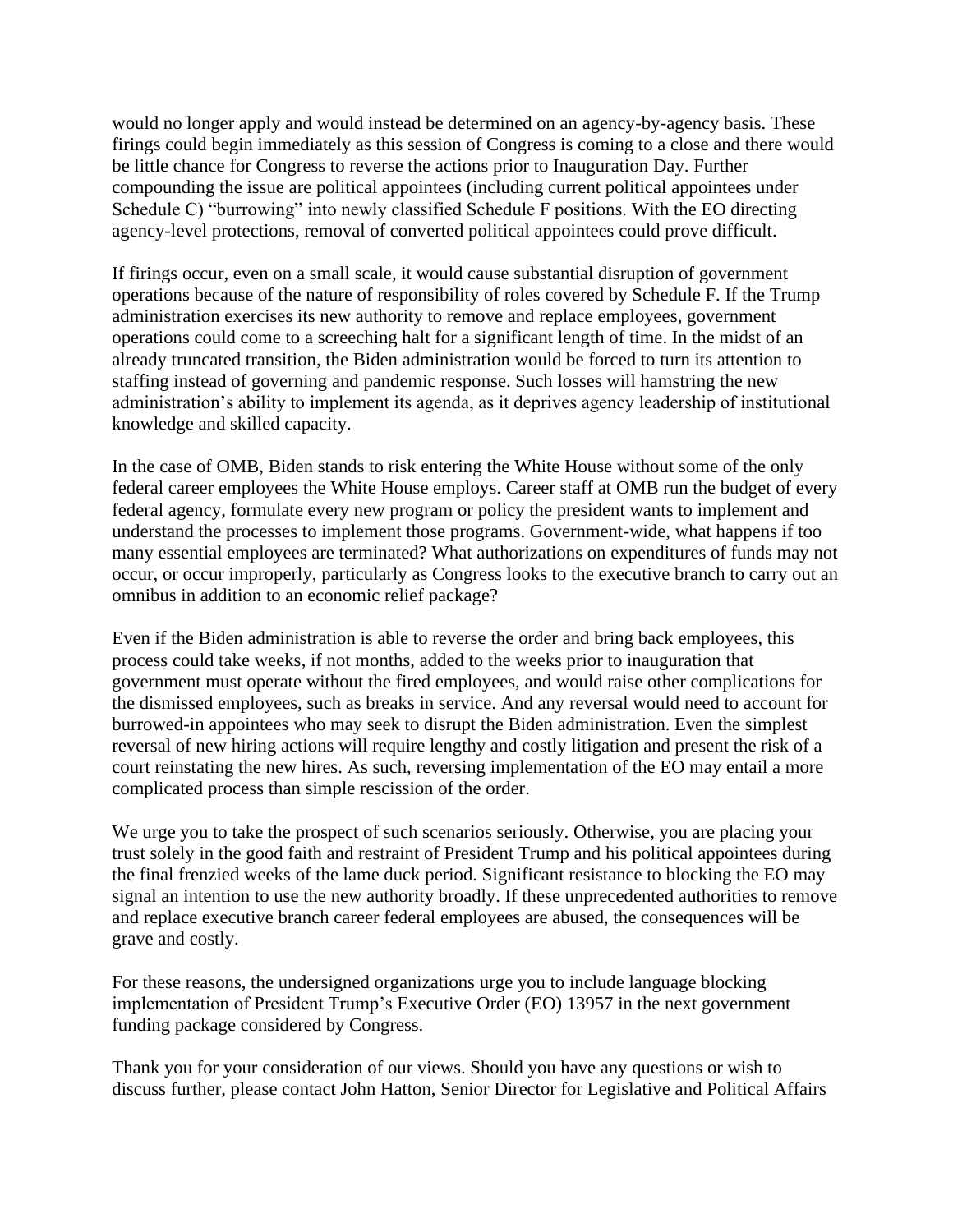with the National Active and Retired Federal Employees Association (NARFE), at [jhatton@narfe.org,](mailto:jhatton@narfe.org) or Gabe Lezra, Counsel with Citizens for Responsibility and Ethics in Washington, at [glezra@citizensforethics.org.](mailto:glezra@citizensforethics.org)

Sincerely,

American Federation of Government Employees, AFL-CIO American Federation of Teachers (AFT) American Oversight American Society for Public Administration American Statistical Association Americans for Democratic Action (ADA) Americans for Financial Reform BOLD ReThink Center for Auto Safety Citizens for Responsibility and Ethics in Washington (CREW) Coalition on Human Needs Code for America Data Coalition Demand Progress DemCast USA Democracy Fund Voice Environmental Protection Network FAA Managers Association Faith in Public Life Action Fund Federal Managers Association Field Team 6 Friends of the Earth Government Accountability Project Government Information Watch Greenpeace US In the Public Interest Indivisible CA-33 Indivisible California Green Team Indivisible Ventura International Association of Fire Fighters International Association of Machinists Union International Brotherhood of Teamsters International Federation of Professional and Technical Engineers (IFPTE) International Marine Mammal Project of Earth Island Institute Jacobs Institute of Women's Health Mainers for Accountable Leadership Metal Trades Department, AFL-CIO National Active and Retired Federal Employees Association (NARFE) National Air Traffic Controllers Association (NATCA) National Association of Assistant United States Attorneys (NAAUSA)